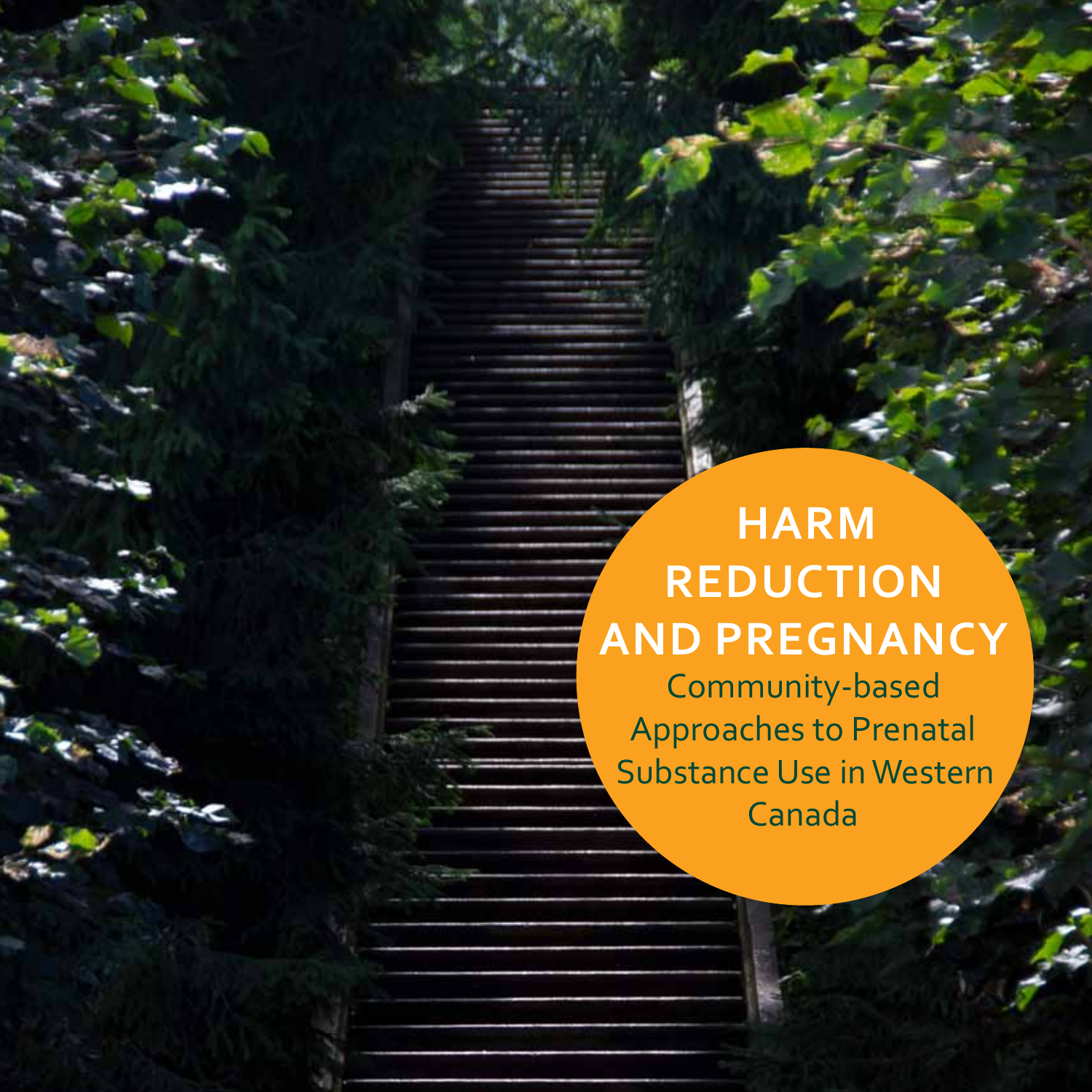### **What is harm reduction?**

**"Harm Reduction refers to policies, programs and practices that aim to reduce the negative health, social and economic consequences that may ensue from the use of legal and illegal psychoactive drugs, without necessarily reducing drug use."** 

*Canadian Harm Reduction Network***, http://canadianharmreduction.com**

Since the 1990s, services for pregnant women and mothers using harm reduction approaches have emerged in many areas of Canada. Harm reduction is an approach that helps to reduce the negative effects of alcohol and drug use at the same time as helping women to meet their immediate health, social and safety needs.

Pregnancy is often described as an opportunity to support women in improving their health, including efforts to decrease or stop substance use or increase safer use of drugs. Harm reduction approaches are a pragmatic response to addressing substance use. They recognize that substance use is just one factor among many that shapes a healthy pregnancy and that reducing or stopping substance use at any time during pregnancy can have positive effects on women's health and the health of the fetus.

Many Canadian programs and services are gaining attention for their successes in using a harm reduction approach to engage pregnant women with problematic substance use, improving women's health, and ensuring that women and their babies have the best possible start in life<sup>1-4</sup>. This resource provides a short introduction to harm reduction approaches during pregnancy and uses examples from programs across Canada to illustrate harm reduction 'in action.'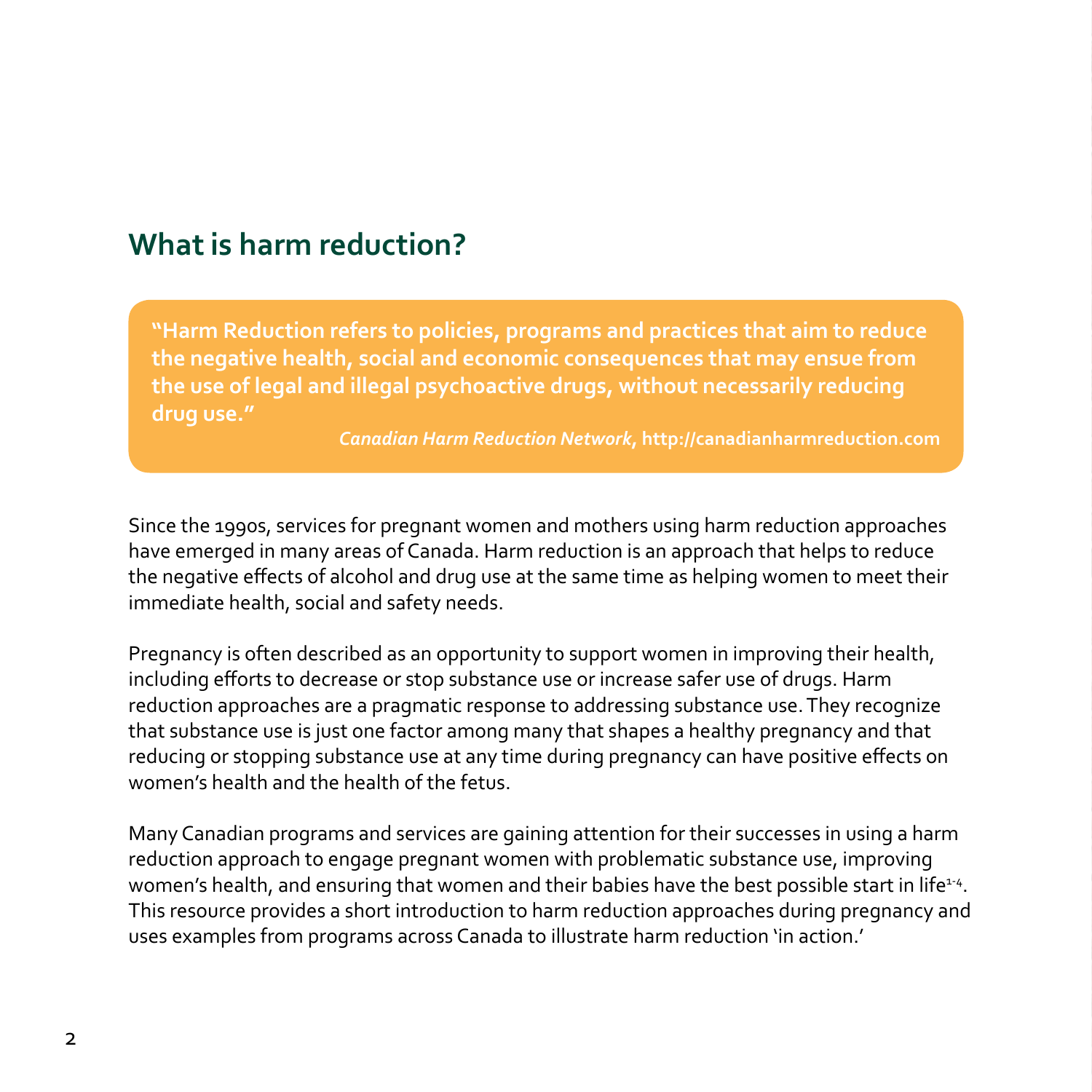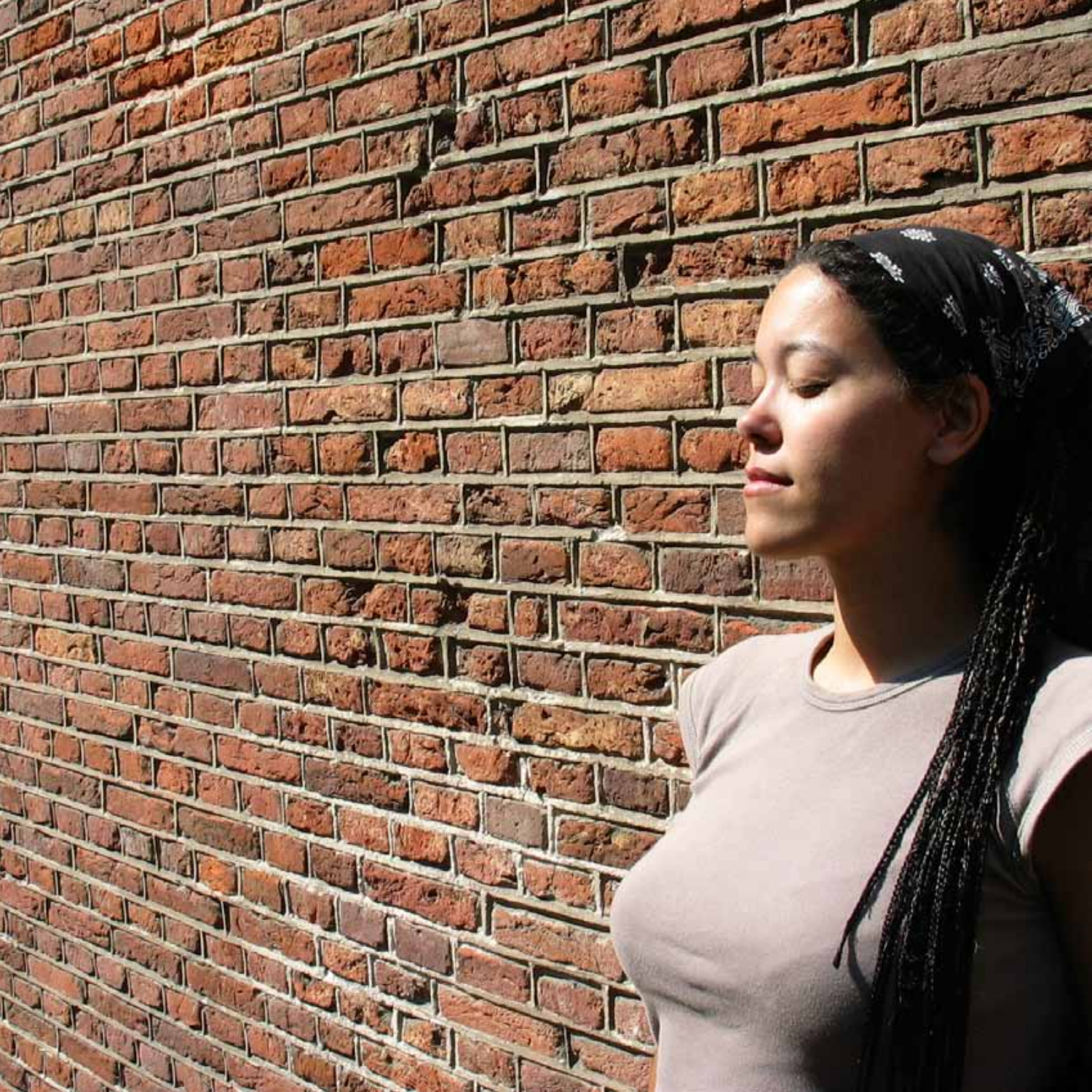## **What does evidence-based harm reduction during pregnancy look like?**

The following harm reduction strategies have strong evidence of effectiveness in the scientific literature and in practice as ways of supporting pregnant and new mothers who use alcohol and drugs.

- Education and outreach, including sharing information about safer drug use and distributing clean needles and other supplies<sup>4-8</sup>
- Low barrier access to services which emphasize physical and emotional safety, relationship-building, have short or no waitlists, and are provided in an accessible geographical location 7, 9-10
- Collaboration between health care and child welfare sectors<sup>7, 9-12</sup>
- Buprenorphine and methadone maintenance treatment<sup>13-14</sup>
- Provision of food vouchers, daily hot lunches, and prenatal vitamins<sup>15-17</sup>
- Testing for Sexually Transmitted Infections and other sexual health services<sup>18</sup>
- Addiction counseling, including help with quitting smoking $4,7,19$
- Assistance with transportation and child care to attend appointments $4778,10$
- Access to integrated program models (e.g., on-site pregnancy-, parenting-, or childrelated services offered with addiction services or coordinated referrals to other health and social services)<sup>2, 4-5, 7, 20</sup>

Research shows that harm reduction activities and approaches during pregnancy can:

- Increase engagement and retention in prenatal services and addiction treatment  $4, 6-8, 21$
- Increase referrals to other health and social services and increase engagement in services following birth<sup>6-7, 21</sup>
- Reduce alcohol and drug use and improve nutrition $4,7-8,18,21$
- Reduce health care costs $6, 21-22$
- Improve health outcomes for women and their babies, including fewer preterm births and babies born with low birth weight<sup>6, 20-21, 23</sup>
- Increase the number of babies discharged home with their mothers following birth $4778,21$
- Encourage breastfeeding, early attachment and improve early childhood development  $Outcomes<sup>4</sup>, 7, 24-25$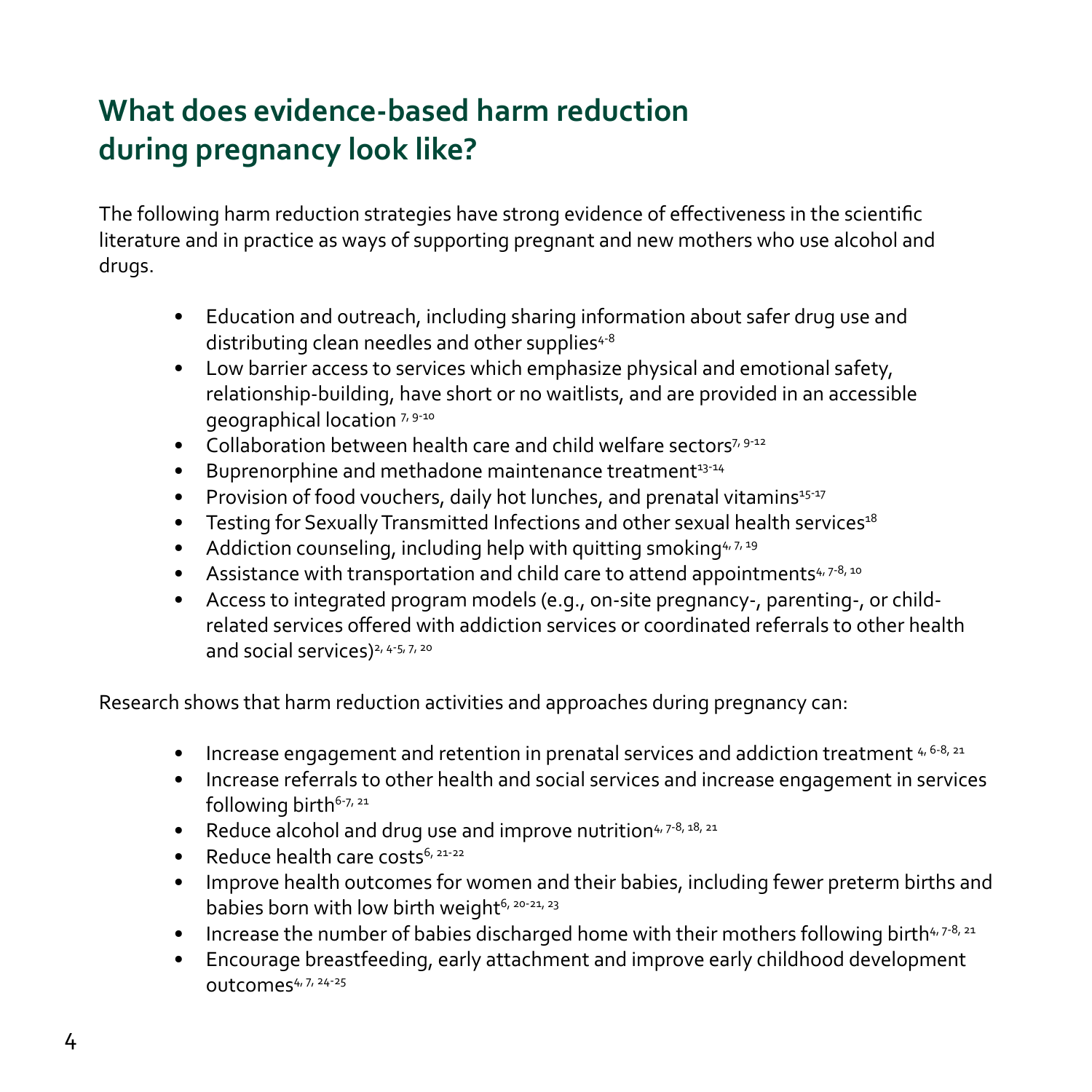### Harm reduction is cost-effective.

#### **For example:**

- The Healthy, Empowered and Resilient (H.E.R.) Pregnancy Program uses professional staff and peer support workers to reach at-risk pregnant and parenting women in inner city Edmonton. A Social Return on Investment Analysis of the program suggested that every dollar invested in the program yielded a return of \$8.24 in social value (a conservative estimate based on eight indicators of program impact only).<sup>21</sup>
- Between 2008 and 2011, 366 women participated in 25 Parent-Child Assistance Programs across Alberta. A recent evaluation estimated that the program prevented the birth of approximately 31 children with Fetal Alcohol Spectrum Disorder in a 3-year period which resulted in a cost-benefit of approximately \$22 million.<sup>22</sup>
- The 2nd Floor Program, a residential alcohol and drug treatment program for women in Cold Lake, Alberta, found that the Social Return on Investment on government funding was 5:1.<sup>26</sup>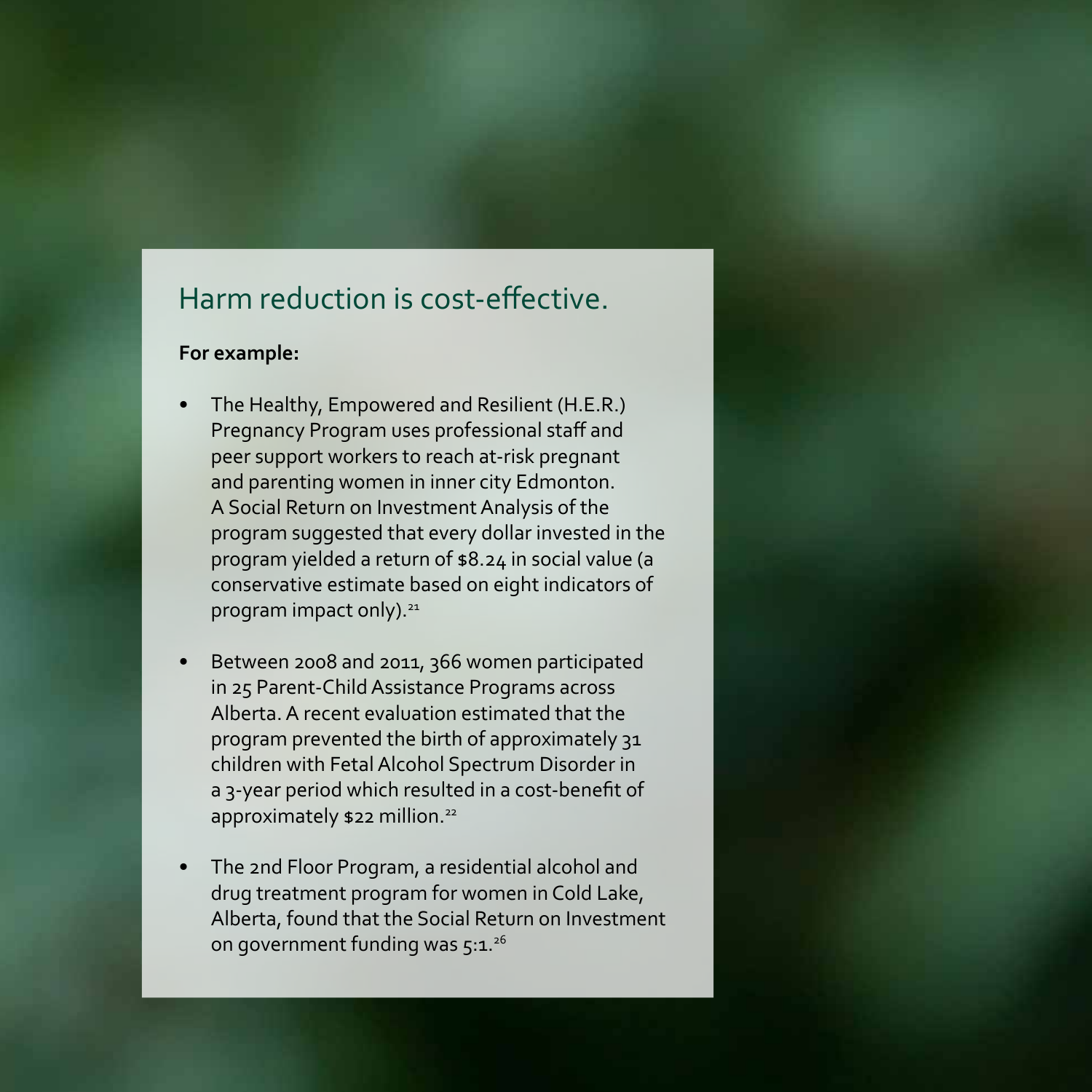### **Substance Use During Pregnancy in Canada**



### **Tobacco**

Fewer women smoked daily or occasionally during the last three months of pregnancy (10.5%) than before pregnancy (22.0%).



#### **Alcohol**

The proportion of women who reported drinking alcohol during pregnancy was 10.5%, compared with 62.4% of women who reported drinking alcohol during the three months prior to pregnancy.



#### **Street Drugs**

Seven percent (6.7%) of women reported using street drugs (including cocaine, heroin, marijuana and amphetamines) in the three months prior to pregnancy and 1.0% reported using street drugs during pregnancy.

*Source:* What Mothers Say: The Canadian Maternity Experiences Survey*, Public Health Agency of Canada, 2009*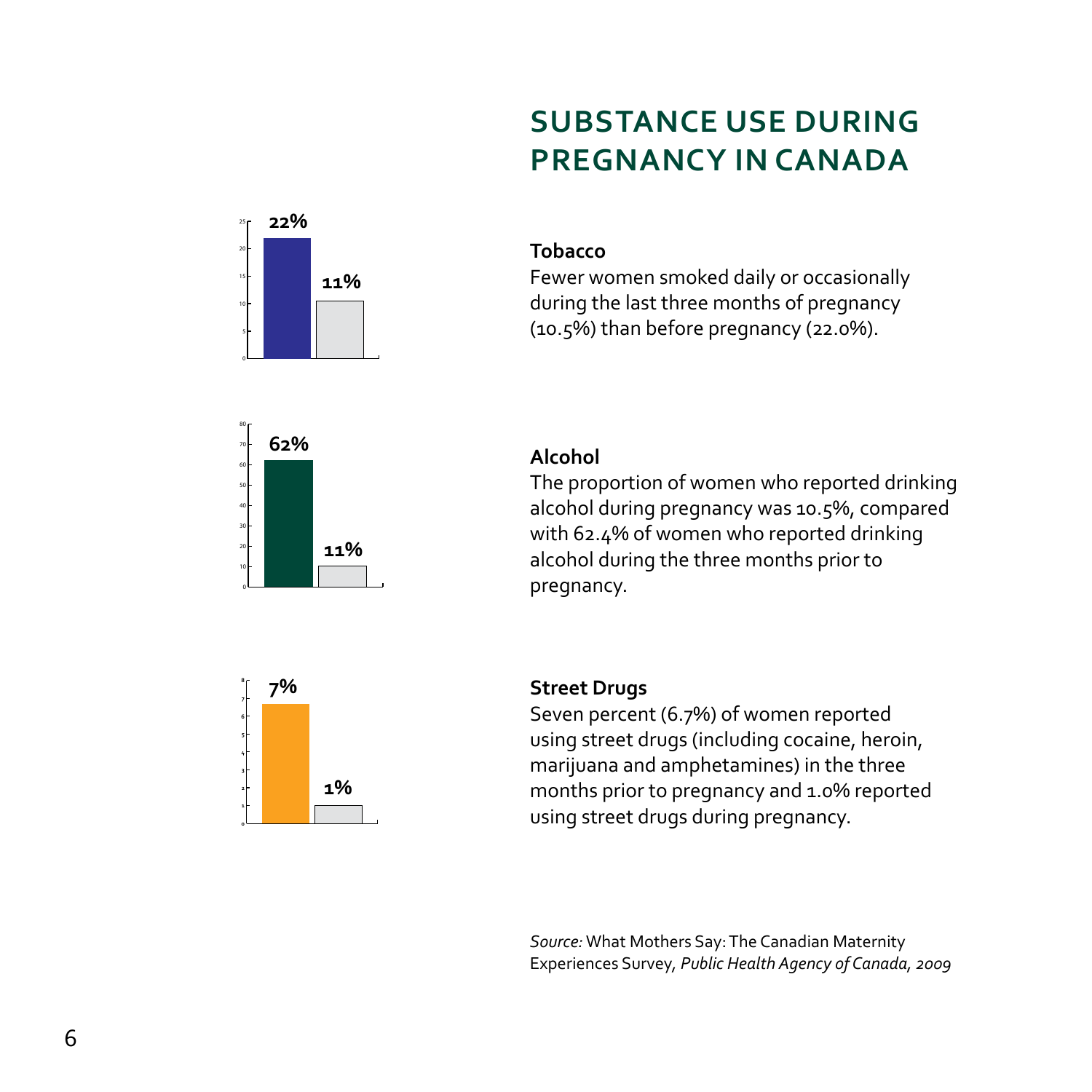### **QUICK FACTS**



- Substance use during pregnancy is common.
- Women from all social and economic groups may use substances while pregnant.
- Many women are able to stop using substances when they learn they are pregnant. Other women continue to face addiction and related health and social challenges when pregnant.
- Overall, alcohol and tobacco are the most commonly used drugs during pregnancy; marijuana is the most commonly used illicit drug during pregnancy.
- Tobacco and alcohol are the drugs that can be most harmful for fetal health during pregnancy, and in the long term for those prenatally exposed.<sup>27</sup>
- Infants who initially show withdrawal effects from substances such as heroin and methadone at birth do not necessarily have any effects later on as children or as adults.<sup>28</sup>
- Some research suggests that infant health outcomes are more closely related to factors like homelessness, poverty, poor nutrition, stress, and infections than to drug use itself.<sup>29</sup>

### **Prescription Opioids**

- In Canada, prescription medication misuse, particularly use of opioid pain relievers such as morphine and oxycodone, is increasing. In 2012, 1 in 6 women (17%) in Canada used opioid pain relievers, with approximately 5% of users reporting abuse of these drugs (0.9% of the total population).<sup>30</sup>
- In 2009–2010, 0.3% of all infants born in Canada were born to mothers who used opioids during pregnancy, with affected newborns staying in acute care facilities for an average of 15 days after birth.31

### **LEARN MORE**

**Motherisk Alcohol and Substance Use Helpline** 1-877-327-4636 www.motherisk.org

**PRIMA (Pregnancy-Related Issues in the Management of Addictions)**  www.addictionpregnancy.ca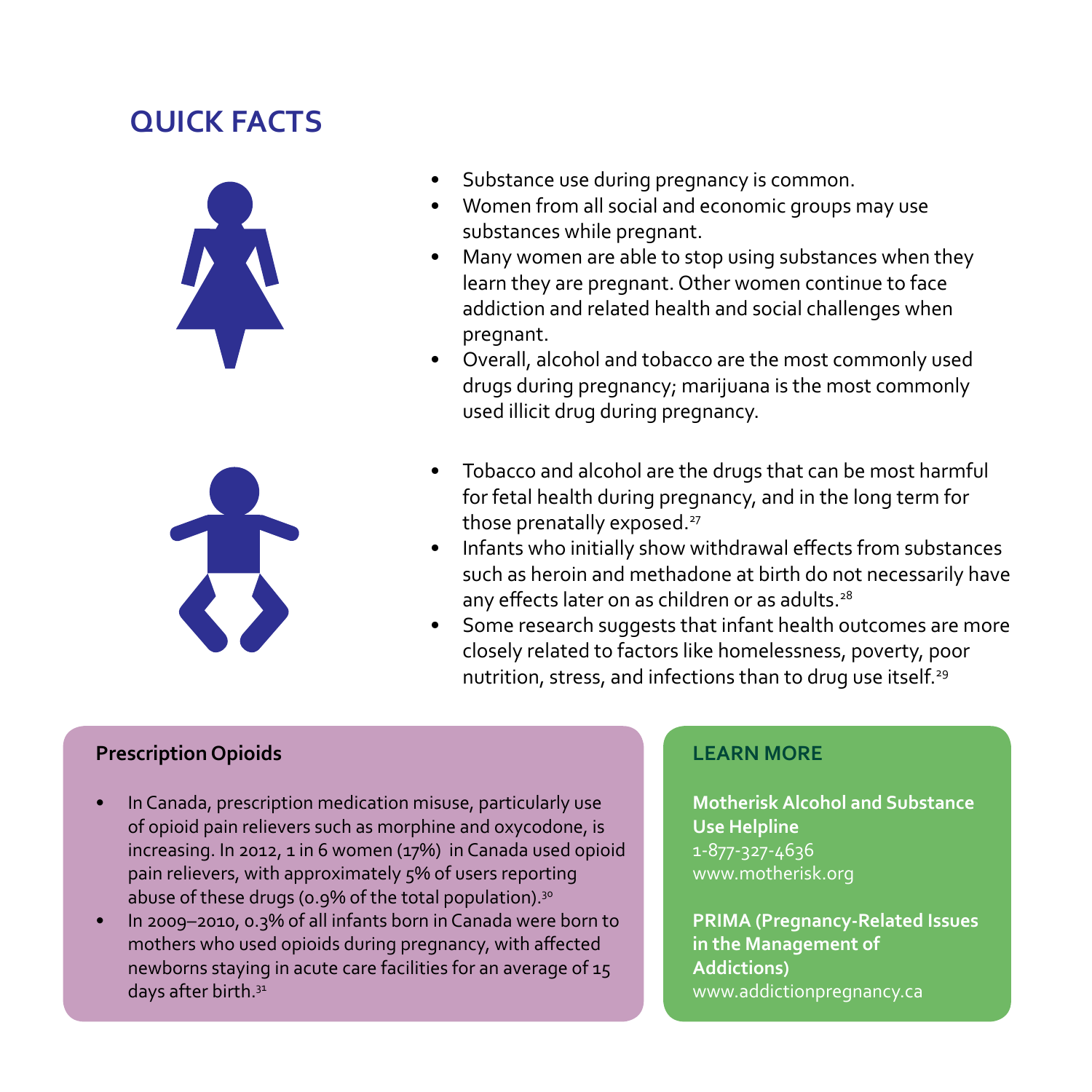

#### **ROOMING IN**

Many pregnant women who access community-based services at Sheway give birth at FIR Square, a unit at BC Women's Hospital that provides care for women before and after birth and whose pregnancies are complicated by substance use. A study of 952 moms and babies at FIR Square found that babies who were kept with their moms after birth (rather than separated and observed in a quiet room) had fewer admissions to the neonatal intensive care unit, a shorter hospital stay, were more likely to be breastfed while in the hospital, and were more likely to go home with their mothers.32

## **Sheway Program Vancouver, BC**

Twenty years ago in the Downtown Eastside, one of Vancouver's poorest neighborhoods, very few pregnant women with substance use issues received any prenatal care - nearly all women showed up in the hospital emergency room to give birth. Most of the women returned to living on the streets days later with no help with their substance use or related issues and their children were removed from their care. These days, almost all pregnant women in the Downtown Eastside receive some prenatal care and 70% of children are going home with their mothers.

The Sheway program serves over 150 clients a month, providing a range of health and social service supports to pregnant women and women with infants under eighteen months who are dealing with drug and alcohol issues. Over the years, the program has grown to include early parenting support and early childhood development programs. The program recognizes that many of the women who participate in the program have their own histories of being removed from their families at a young age or are isolated from family and community support. For many women, the Sheway program has been central in ending a multigenerational cycle of addiction, poverty, and child removal.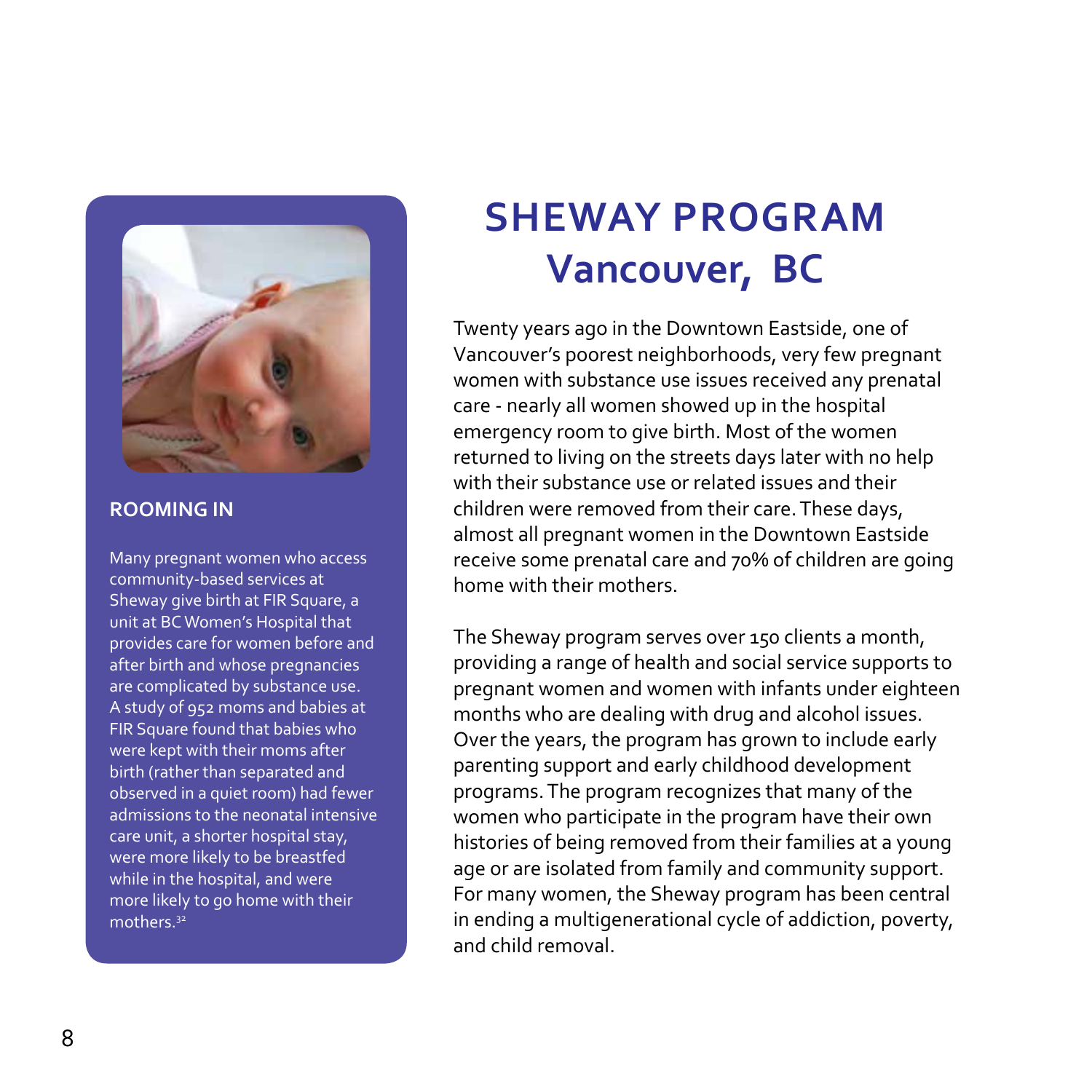# **Maxxine Wright Place Surrey, BC**

One in three women will experience abuse or violence in her lifetime. Maxxine Wright Place is a collaborative partnership between Atira Women's Resource Society, Fraser Health Authority and the Ministry for Children and Family Development. Maxxine Wright Place supports women who are pregnant or who have young children at the time of intake who are also impacted by substance use and/ or violence and abuse. Women do not need to have their children in their care to receive support provided there is an ongoing relationship with the child.

Maxxine Wright Place consists of Shelter and Second Stage Housing programs, a licensed Daycare and a Community Health Clinic which provides a wide range of women-centred health and social supports. Some of the supports currently offered include a daily hot lunch program, non-judgmental emotional and practical support, Aboriginal Women's Outreach, medical/nursing care, dental hygienist, infant development consultant, alcohol and drug counselling, donations, liaison with an income assistance worker, housing outreach worker, access to a social worker and a variety of groups on a rotating schedule.



### **HOUSING**

Combining safe and supportive housing with a variety of services for pregnant and parenting women who use substances can be key to helping women access health care, improving birth outcomes, and increasing the chance that moms will be able to care for their babies successfully after birth. The availability of different housing models, from staged housing to 'wraparound' supports and services and priorities.<sup>33</sup>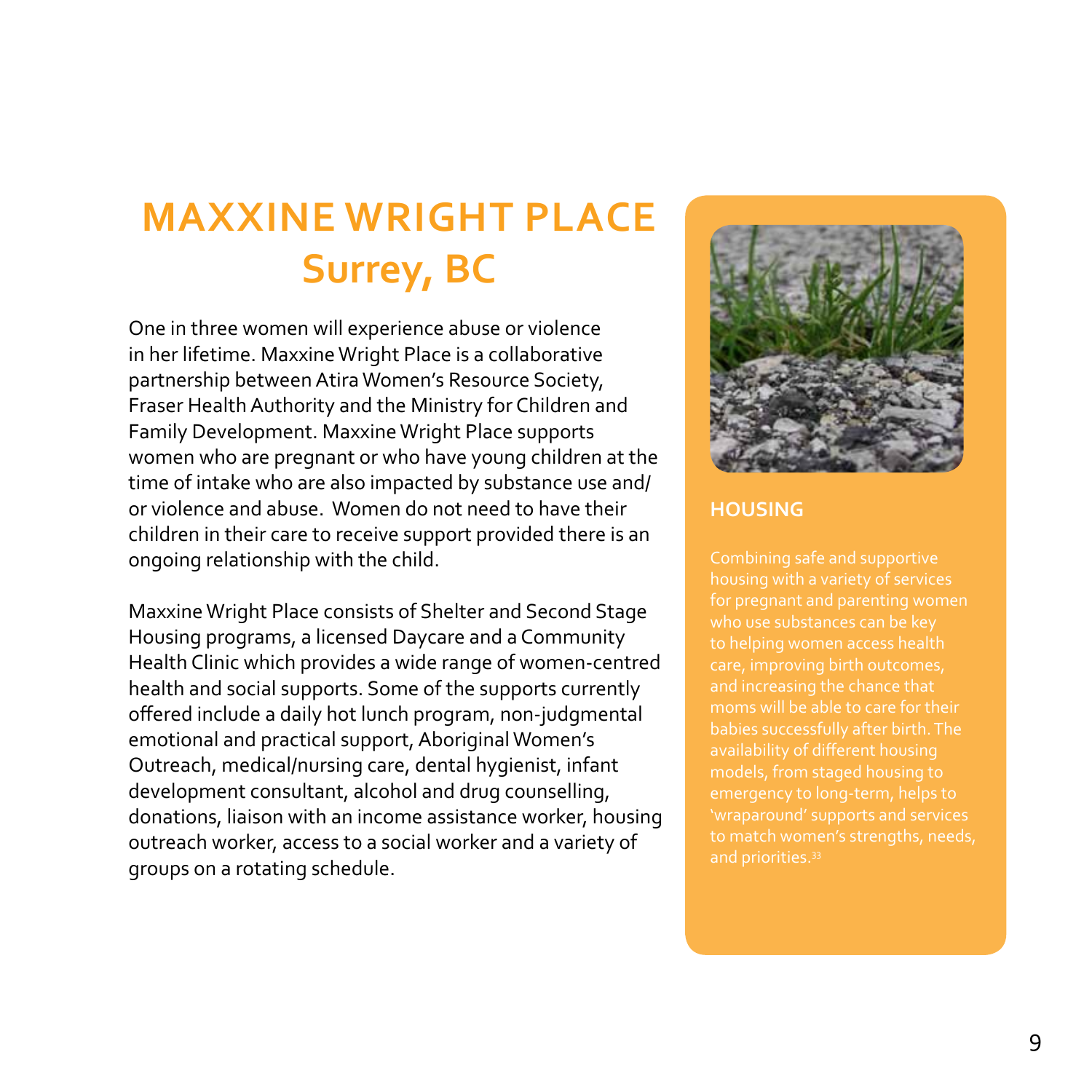

#### **PEER SUPPORT**

Many street-involved pregnant women are less likely to access health care services due to shame or fear of judgement about their substance use, feelings of depression and low self‐esteem, and lack of information about available services. Support workers with past experience of living on the street are able to use their first-hand knowledge of the community and the issues women are facing to help build trusting relationships to overcome many of these barriers. They are also able to help other staff in their program or organization better understand the issues that women are facing and to provide better care and support as a result.21, 34

## **H.E.R. Pregnancy Program Edmonton, AB**

Streetworks, a needle exchange program in inner city Edmonton, started in 1989. The program has always used a harm reduction approach to meeting people "where they are at" and recognizes that quitting drugs may not be realistic or desirable for everyone. In 2007, the program began to work with street-involved pregnant women. The H.E.R. (Healthy, Empowered and Resilient) Pregnancy program built on the strengths of the existing Streetworks program - outreach, relationship-based work, decreasing barriers to services, and advocacy for individuals living on the streets, using drugs, and working in the sex trade.

Today, an outreach team of health professionals and peer support workers work with street-involved women who are not accessing prenatal care or are receiving less than adequate prenatal care. Over a period of eighteen months, 130 street-involved pregnant women & 117 non-pregnant women received services and support; on average, pregnant women visited the program 29 times from preconception through to the baby's due date. And, while connected with the program, women reported stopping drug use (40%), safer use (37%), and reduction of substance use (26%) at least once during their pregnancy with the program.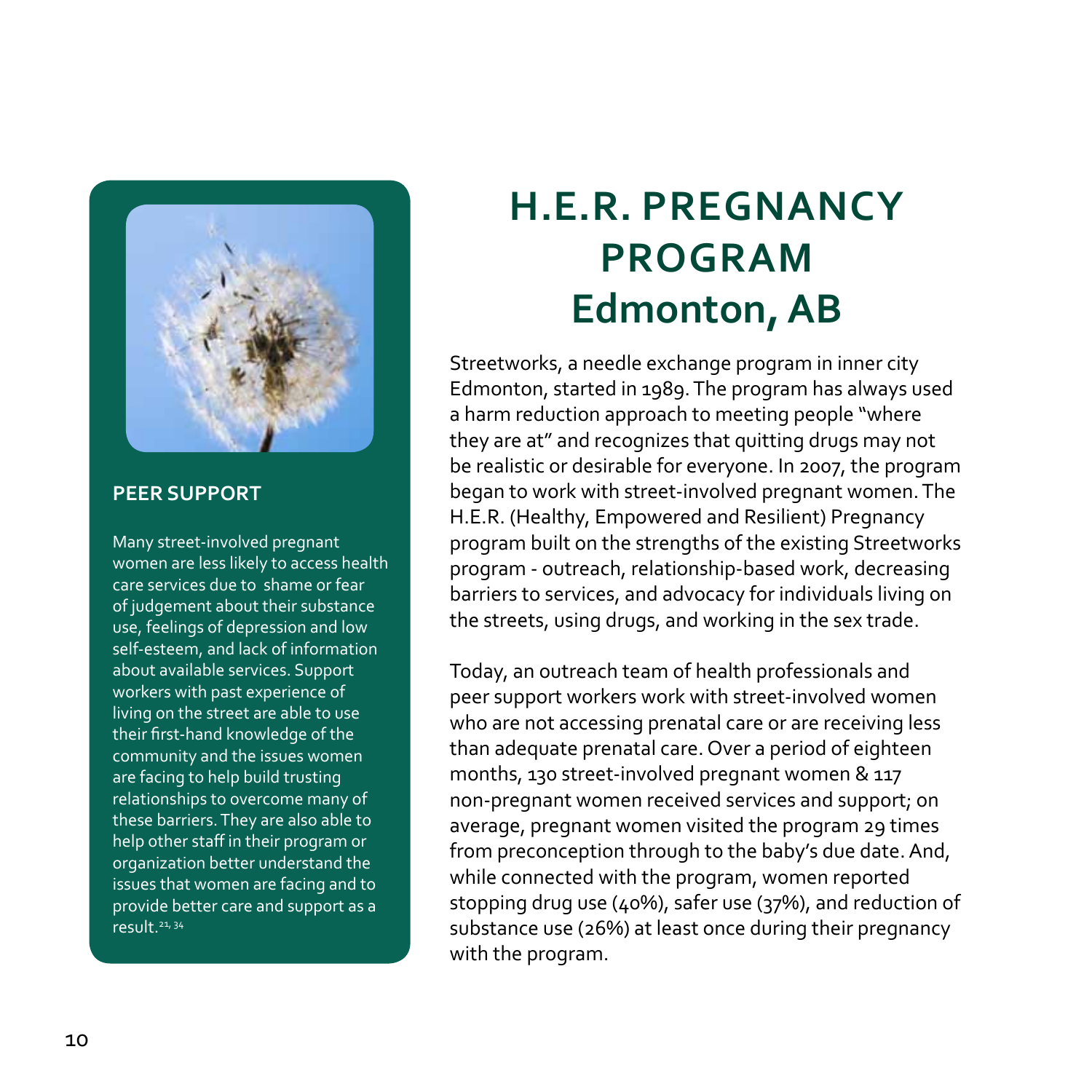## **HerWay Home Victoria, BC**

Many women who use alcohol and drugs during pregnancy have had previous negative experiences with accessing services. In Victoria, women told service providers and community researchers that they often felt scared, vulnerable, judged negatively, or were unable to find the services they needed.

The HerWay Home program began with creating a safe, welcoming environment for women with a history of substance use, poverty, and trauma. The program staff recognized that women needed to feel comfortable talking to program staff or they wouldn't return to access the program's services. As well, rather than expecting women living in difficult circumstances to adapt to existing services, the staff worked to create a program that adapts to women's needs. Women can choose when and how they want to access care. Staff provides helpful information, outreach and advocacy, and flexible ways of working which have led to positive experiences for women and increased opportunities for success.

Between January 2013 and December 2014, 92 women accessed HerWay Home services. Over 3/4 of women gave birth to healthy babies (not affected by substances) and were either able to care for their babies themselves or be involved in planning for their care.



### **OUTREACH**

Transportation challenges, lack of child care, unstable housing, isolation, lack of trust or fear of health are just a few of the reasons why some pregnant women who use substances do not access services and support. Outreach services work the streets, in their homes, and in traditional "office hours." Outreach services can include a combination of education, advocacy, and support services. Activities range from handing out clean needles to providing food and warm clothing to information about housing to emotional support.<sup>2,5</sup>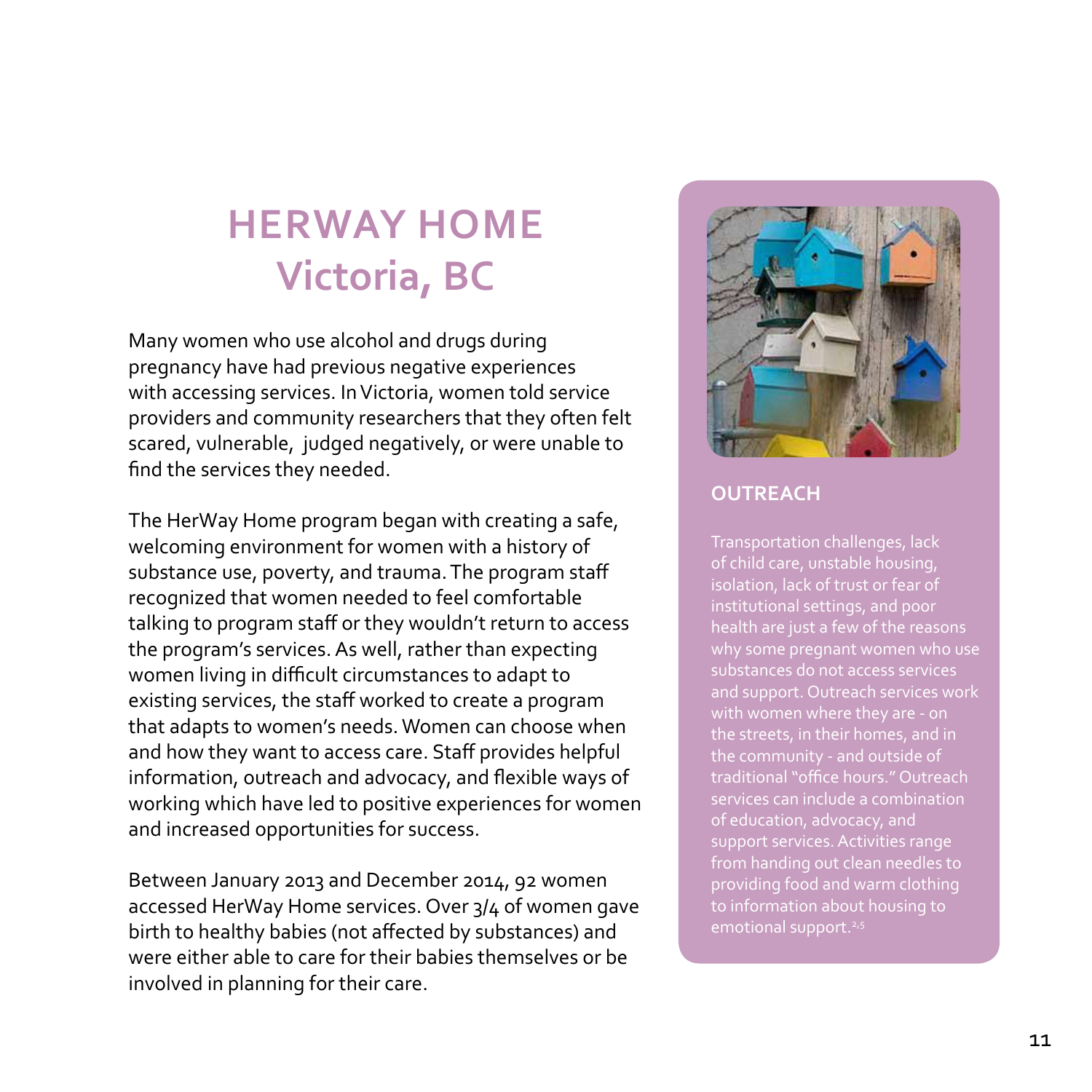

#### **OPIOID REPLACEMENT THERAPY**

Prescribed medications such as methadone are often used to help individuals who are addicted to opioids (such as heroin, codeine, and oxycodone) to help manage withdrawal and as part of addiction treatment and recovery. Buprenorphine and methadone maintenance treatment can lead to successful outcomes for many pregnant women who struggle with opioid addiction. Pregnant women with an opioid addiction should gradually reduce their substance use as acute, severe opioid withdrawal can result in miscarriage and premature labour.<sup>13,14</sup>

## **Manito Ikwe Kagiikwe (The Mothering Project) Winnipeg, MB**

Mount Carmel Clinic in Winnipeg's North End is the oldest community health clinic in Canada. The Mothering Project provides obstetric support, nutrition and food preparation classes, parenting and child development support, and addiction support for vulnerable mothers.

The Mothering Project has developed based on the idea that "the best way to know what people need is to ask them." Program staff help women with whatever issues the women themselves think are the most important, e.g, finding housing, accessing medical care, starting methadone maintenance treatment, seeing a midwife, choosing to smoke marijuana instead of crack-cocaine, visiting with their children in care or attending residential addiction treatment.

Between April 2013 and September 2014, 49 women participated in the program. At the beginning of the program, 100% were actively using substances, 97% had never completed a substance use treatment program and 56% did not have a prenatal health care provider. Over the course of the program, 36% stopped using alcohol and drugs, 47% reduced their use, 39% attended an addiction treatment facility and 100% had a consistent prenatal care team providing care.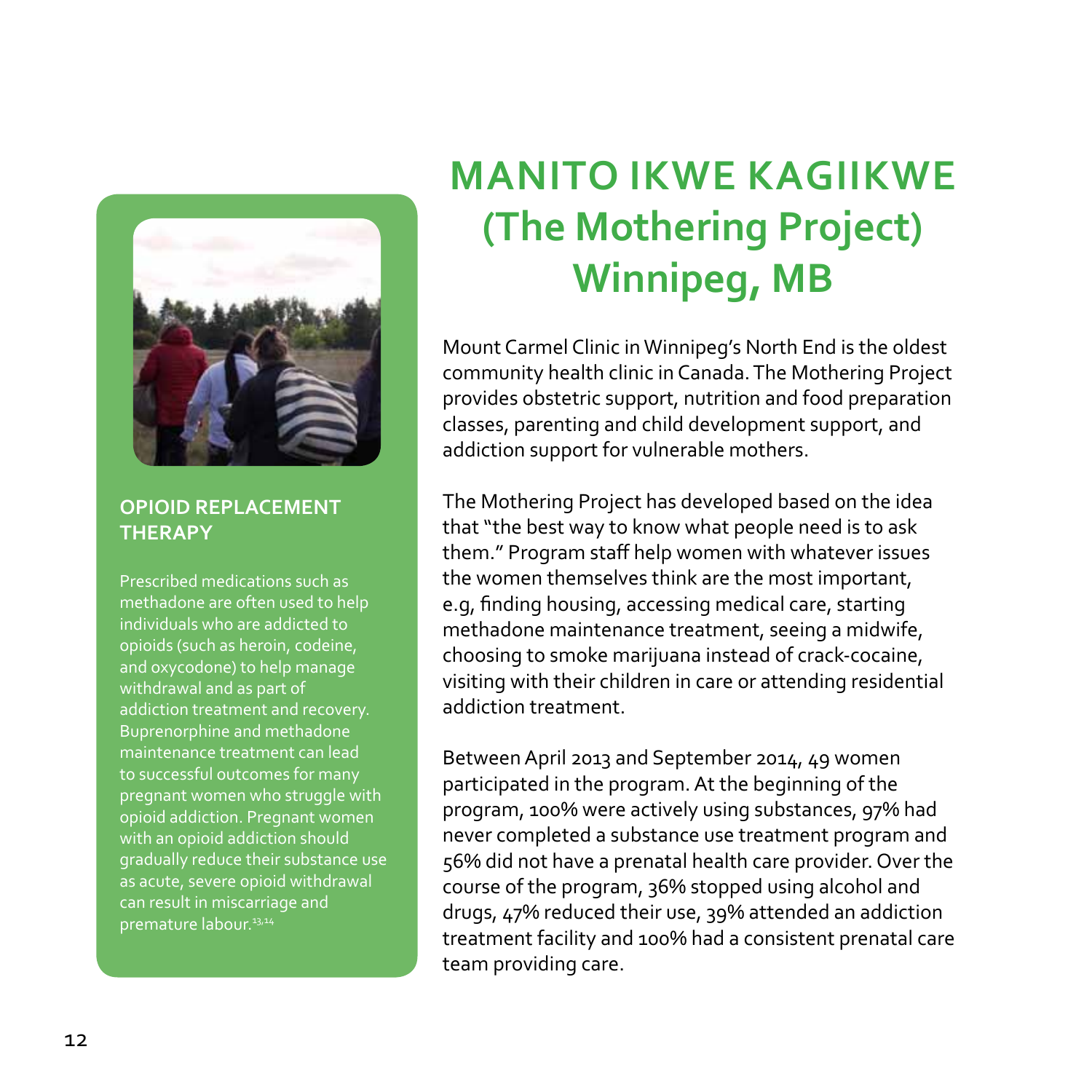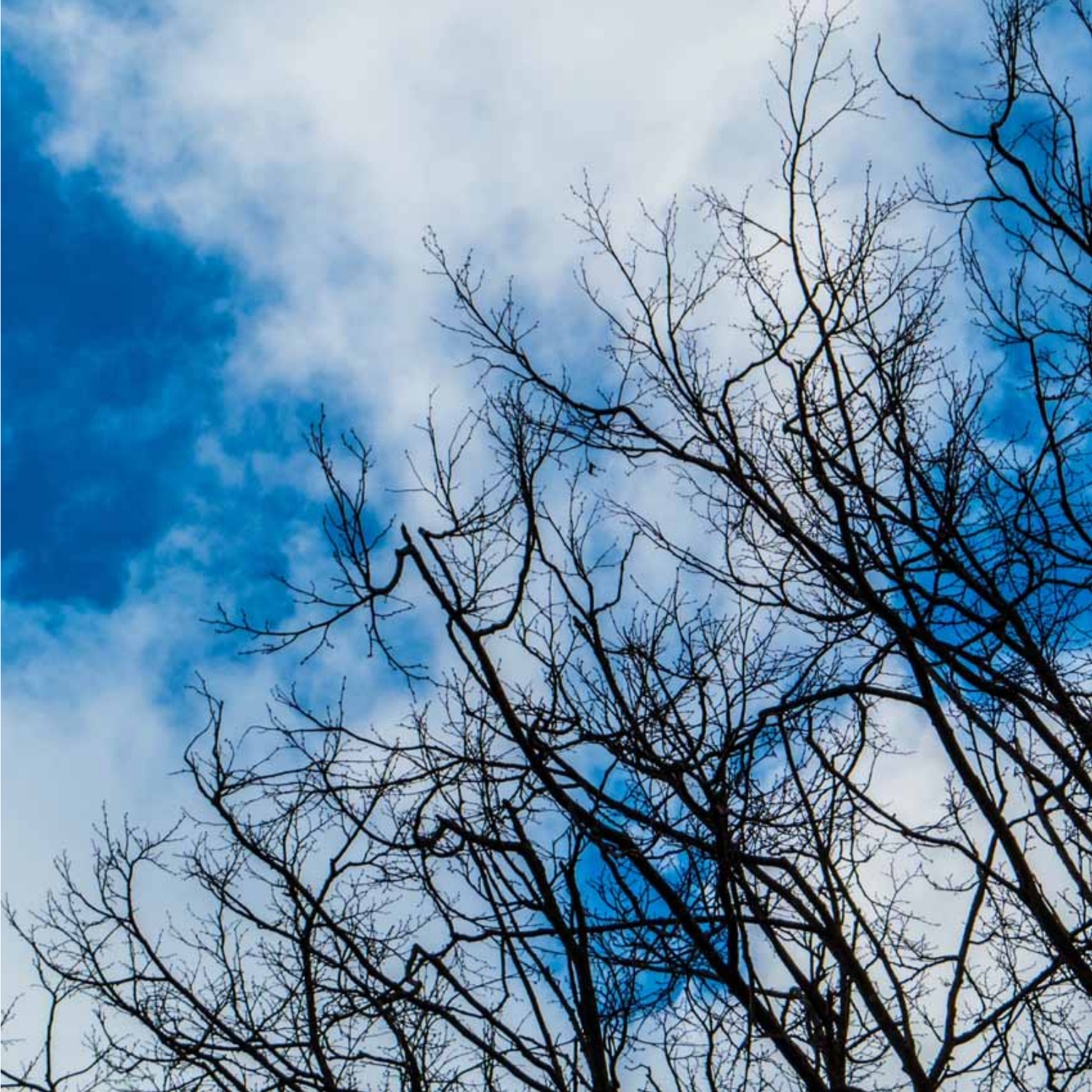### **References**

1. Nathoo T, Poole N, Bryans M, Dechief L, Hardeman S, Marcellus L, et al. Voices from the community: Developing effective community programs to support pregnant and early parenting women who use alcohol and other substances. *First Peoples Child & Family Review*. 2013;8(1):94-107.

2. Marcellus L, MacKinnon K, Benoit C, Philips R, Stengel C. Reenvisioning Success for Programs Supporting Pregnant Women With Problematic Substance Use. *Qualitative Health Research*. 2014:1-13.

3. Boyd SC, Marcellus L, editors. *With Child: Substance Use During Pregnancy: A Woman-Centred Approach*. Winnipeg, MB: Fernwood Publishing; 2007.

4. Motz M, Leslie M, Pepler DJ, Moore TE, Freeman PA. Breaking the Cycle: Measures of Progress 1995-2005. *Journal of FAS International*. 2006;4:e22.

5. Health Canada. *Best Practices-Early Intervention, Outreach and Community Linkages for Women with Substance Use Problems*. Ottawa, ON: Health Canada; 2006.

6. Racine N, Motz M, Leslie M, Pepler D. Breaking the Cycle Pregnancy Outreach Program: Reaching out to improve the health and well-being of pregnant substance involved mothers. *Journal of the Association for Research on Mothering*. 2009;11(1):279-90.

7. Poole N. *Evaluation Report of the Sheway Project for High-Risk, Pregnant and Parenting Women*. Vancouver: British Columbia Centre of Excellence for Women's Health; 2000.

8. Nota Bene Consulting Group. *Sakastachewan FASD Prevention Programs: Evaluation Report*. Saskatoon: Government of Saskatchewan; 2014.

9. Poole N, Isaac B. *Apprehensions: Barriers to Treatment for Substance Using Mothers*. Vancouver, BC: BC Centre of Excellence for Women's Health; 2001.

10. Heaman MI, Moffatt M, Elliott L, Sword W, Helewa ME, Morris H, et al. Barriers, motivators and facilitators related to prenatal care utilization among inner-city women in Winnipeg, Canada: a casecontrol study. *BMC Pregnancy Childbirth*. 2014;14:227.

11. Drabble L, Poole N. Collaboration Between Addiction Treatment and Child Welfare Fields: Opportunities in a Canadian Context. *Journal of Social Work Practice in the Addictions*. 2011;11(2):124-49. 12. Sword W, Niccols A, Yousefi-Nooraie R, Dobbins M, Lipman E,

Smith P. Partnerships Among Canadian Agencies Serving Women with Substance Abuse Issues and Their Children. *International* 

*Journal of Mental Health and Addiction*. 2013;11:344-57. 13. Wong S, Ordean A, Kahan M. Clinical Practice Guidelines: Substance Use in Pregnancy. *Journal of Obstetricians and* 

*Gynecologists of Canada.* 2011;33(4):367-84.

14. Brogly SB, Saia KA, Walley AY et al. Prenatal Buprenorphine Versus Methadone Exposure and Neonatal Outcomes: Systematic Review and Meta-Analysis. *American Journal of Epidemiology*. 2014;180(7):673-86.

15.Cogswell ME, Weisberg P, Spong C. Cigarette Smoking, Alcohol Use and Adverse Pregnancy Outcomes: Implications for Micronutrient Supplementation. *The Journal of Nutrition*. 2003;133(5):1722S-31S.

16. Chambers CD, Coles CD, Kable JA, Keen CL, Uriu-Adams JY, Jones KL, et al. The impact of micronutrient supplementation in alcohol-exposed pregnancies on gestational age and birth size. *17. Third European Conference on FASD*; Rome, Italy 2014. 17. Young JK, Giesbrecht HE, Eskin MN, Aliani M, Suh M. Nutrition Implications for Fetal Alcohol Spectrum Disorder. *Advances in Nutrition*. 2014;5:675-92.

18. Rasmussen C, Kully-Martens K, Denys K, Badry D, Henneveld D, Wyper K, et al. The effectiveness of a community-based intervention program for women at-risk for giving birth to a child with fetal alcohol spectrum disorder (FASD). *Community Mental Health Journal*. 2012;48:12–21.

19. Sword W, Jack S, Niccols A, Milligan K, Henderson J, Thabane L. Integrated programs for women with substance use issues and their children: a qualitative meta-synthesis of processes and outcomes. *Harm Reduction Journal*. 2009;6:32

20. Goler NC, Armstrong MA, Taillac CJ, Osejo VM. Substance abuse treatment linked with prenatal visits improves perinatal outcomes: a new standard. Journal of Perinatalogy. 2008;28(9):597-603. 21. Wodinski L, Wanke MI, Khan F. *Impact Evaluation of the H.E.R. Pregnancy Program – Final Summary Report*. Edmonton, AB: Charis Management Consulting for the Alberta Centre for Child, Family and Community Research2013.

22. Thanh NX, Jonsson E, Moffat J, Dennett L, Chuck AW, Birchard S. An Economic Evaluation of the Parent-Child Assistance Program for Preventing Fetal Alcohol Spectrum Disorder in Alberta, Canada. *Administration and Policy in Mental Health and Mental Health Services Research*. 2014.

23. Marshall S, Charles G, Hare J, Ponzetti J, Stokl M. Sheway's services for substance using pregnant and parenting women: Evaluating the outcomes for infants. *Canadian Journal of Community Mental Health*. 2005;24(1):19-33.

24. Niccols A, Milligan K, Smith A, Sword W, Thabane L, Henderson J. Integrated programs for mothers with substance abuse issues and their children: a systematic review of studies reporting on child outcomes. *Child Abuse & Neglect*. 2012;36(4):308-22.

25. Niccols A, Milligan K, Sword W, Thabane L, Henderson J, Smith A. Integrated programs for mothers with substance abuse issues: A systematic review of studies reporting on parenting outcomes. *Harm Reduction Journal*. 2012;19(9):14.

26. Dewan P, McFarlane A. 2nd Floor Women's Recovery Centre. *Living Well: FASD and Mental Health Conference*; November 5-7, 2014; Winnipeg, Manitoba; 2014.

27. Janisse JJ, Bailey BA, Ager J, Sokol RJ. Alcohol, Tobacco, Cocaine, and Marijuana Use: Relative Contributions to Preterm Delivery and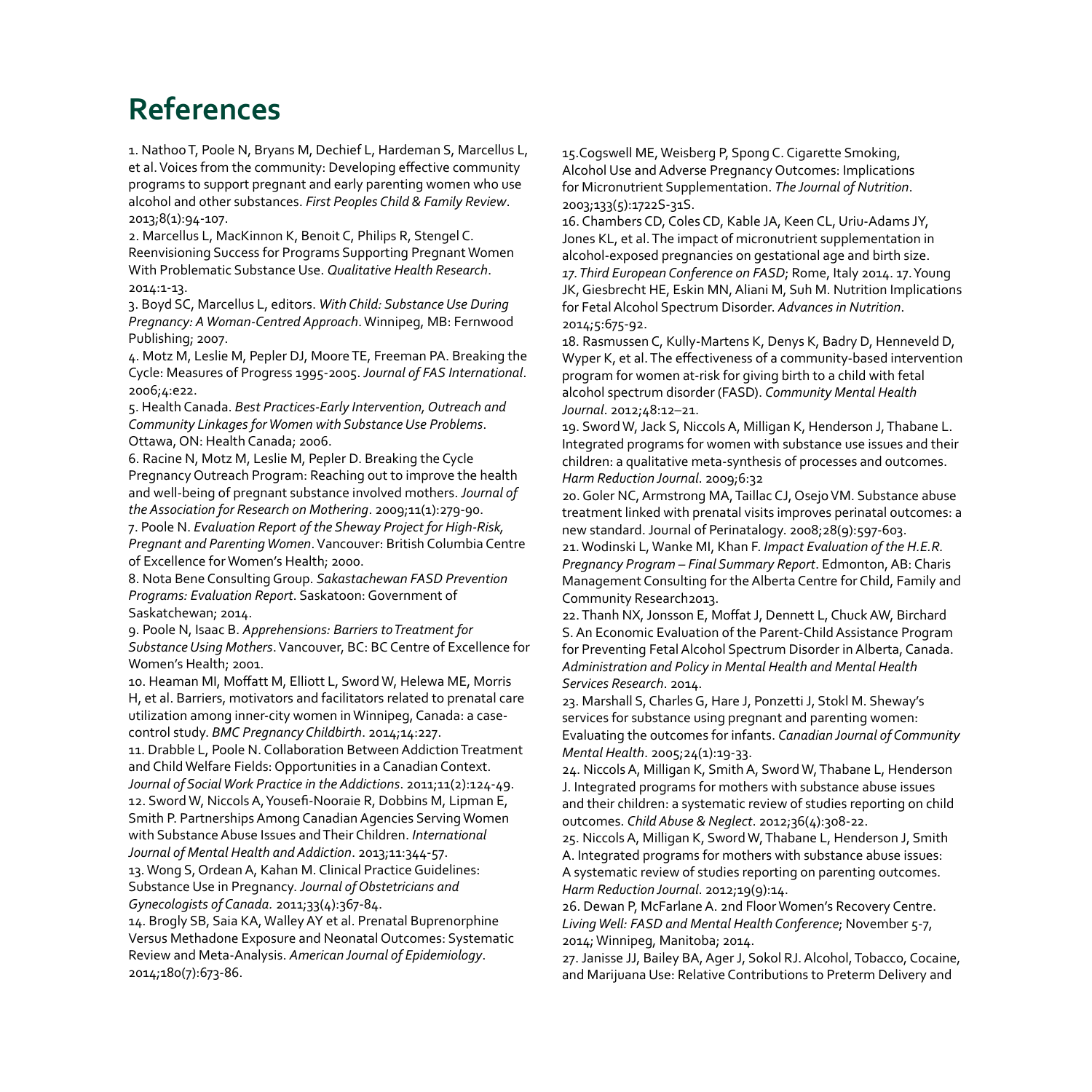28.Buckingham-Howes S, Berger SS, Scaletti L, Black MM. Systematic Review of Prenatal Cocaine Exposure and Adolescent Development. *Pediatrics*. 2013;131(6);e1917-e1936.

29. Schempf A. Illicit Drug Use and Neonatal Outcomes: A Critical Review. *Obstetrical & Gynecological Survey*. 2007;62(11):749-757. 30. Health Canada. *Canadian Alcohol and Drug Use Survey (CADUMS): Summary of Results for 2012*. 2014; available from http://www.hc-sc.gc.ca/hc-ps/drugs-drogues/stat/\_2012/summarysommaire-eng.php#s4

31.Dow K, Ordean A, Murphy-Oikonen J, Pereira J, et al. Neonatal Abstinence Syndrome Clinical Practice Guidelines for Ontario. *Journal of Population and Therapeutic Clinical Pharmacology*. 2012; 19(3):e488-506.

32. Abrahams RR, MacKay-Dunn MH, Nevmerjitskaia V, MacRae GS, Payne SP, Hodgson ZG. An Evaluation of Rooming-in Among Substance-exposed Newborns in British Columbia. *Journal of Obstetricians and Gynaecologists of Canada*; 2010; 32(9):866-71. 33. Cailleaux M and Dechief L. "I've found my voice": Wraparound as a Promising Strength-based Team Process for High-risk and Early Parenting Women. *University College of the Fraser Valley Research Review*; 2009; 1(2):16-38.

34. Mill J, Singh A, Taylor M. Women in the Shadows: Prenatal Care for Street-Involved Women. *Canadian Journal of Urban Research*; 2012; 21(2):68-89.

**Suggested Citation:** Nathoo, T., Marcellus, L., Bryans, M., Clifford, D., Louie, S., Penaloza, D., Seymour, A., Taylor, M., and Poole, N. (2015). *Harm Reduction and Pregnancy: Communitybased Approaches to Prenatal Substance Use in Western Canada*. Victoria and Vancouver, BC: University of Victoria School of Nursing and British Columbia Centre of Excellence for Women's Health.

### Fetal Growth Restriction. *Substance Abuse*. 2014;35(1):60-7. **Acknowledgements**

This resource was developed following a panel held at the HerWay Home Community Conference on September 29, 2014. The conference was generously supported by the Children's Health Foundation of Vancouver Island. The following individuals assisted with the writing and creation of this resource:

- Margaret Bryans, Program Manager, Manito Ikwe Kagiikwe/ The Mothering Project, Mount Carmel Clinic
- Dana Clifford, Coordinator, Sheway Program
- Sarah Louie, Manager, Maxxine Wright Place, Atira Women's Resource **Society**
- Lenora Marcellus, Associate Professor, School of Nursing, University of Victoria
- Tasnim Nathoo, Knowledge Exchange Lead, BC Centre of Excellence for Women's Health
- Denise Penaloza, Program Coordinator, Maxxine Wright Community Health Centre, Fraser **Health**
- Nancy Poole, Director, BC Centre of Excellence for Women's Health
- Amanda Seymour, Coordinator, HerWay Home Program
- Marliss Taylor, Manager, Streetworks Program